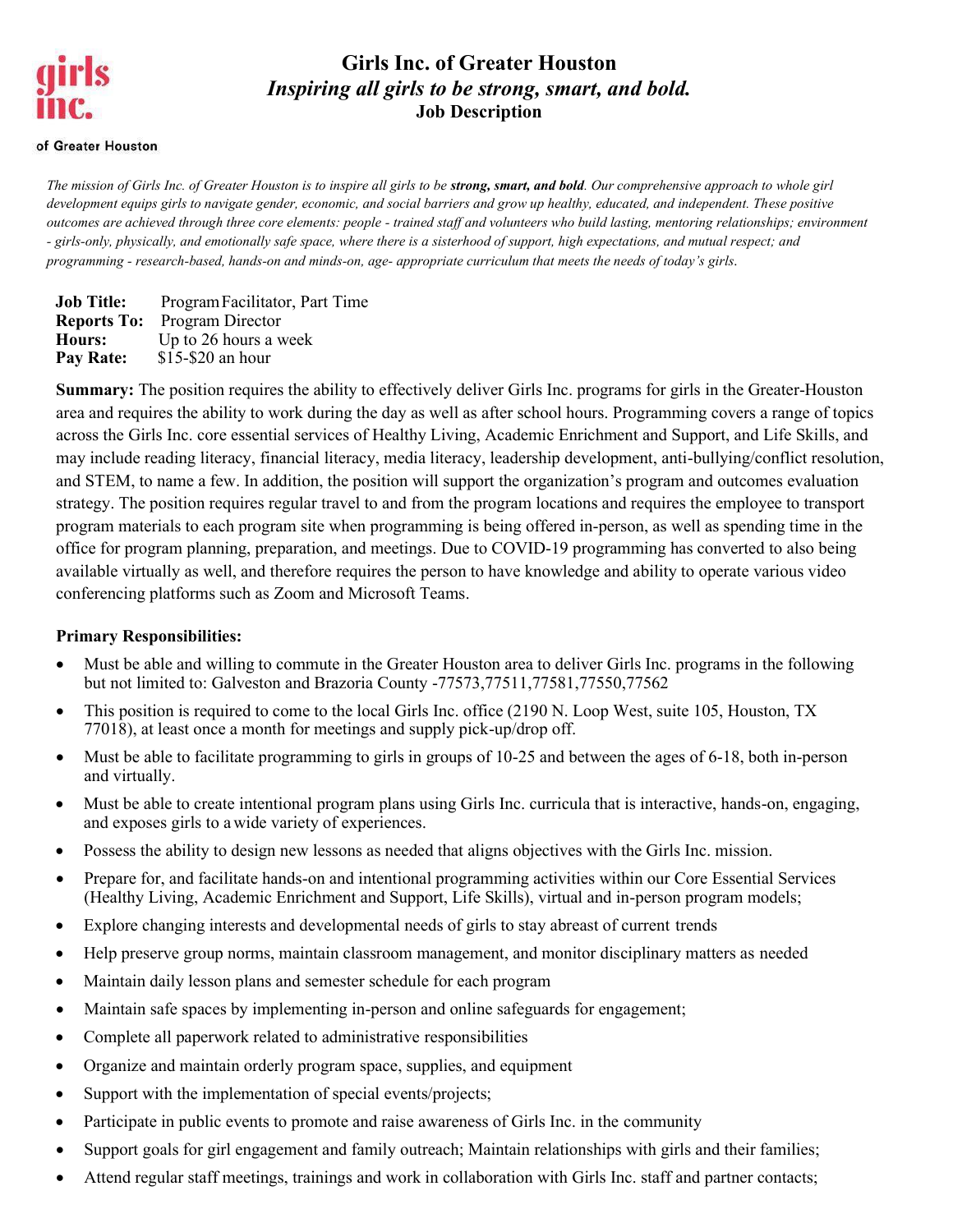- Coordinate and supervise participants during field trips and special/virtual events
- Support the collection of data related to program outcomes, girls' interests, and/or family needs;
- Effectively communicate with girls and their families by-phone, via email and online;
- Maintain and track attendance, using a tracking database in support of program evaluation.
- Implement and track goals, objectives and evaluation methods for programs
- Poses a computer with virtual conferencing capabilities, access to Wi-Fi, and quiet confidential space at home for when working remotely. (Must also be able to work in office and implement in-person programming)
- Other duties as needed

### **Required Knowledge & Skills:**

- Demonstrates commitment to the Mission, Vision, and Girls Inc. Girls' Bill of Rights [\(www.girlsinc](http://www.girlsinc-houston.org/aboutus.html)[houston.org/aboutus.html\)](http://www.girlsinc-houston.org/aboutus.html)
- Demonstrated knowledge and understanding of girl growth and development, effective instructional strategies, classroom management, learning assessment and diagnosis, and research related to learning and knowledge of equity issues facing girls of color.
- Experience in and appreciation for urban communities, diverse populations, cultures and economic experiences
- Exhibits commitment to social justice values and anti-oppression analysis
- Must be punctual, prepared, have a positive attitude and is at ease with (and adept at) using a variety of lively program techniques (brainstorming, role-playing, etc.).
- Experience working with sophisticated database systems and/or ability to quickly learn.
- Ability to effectively maintain information for recording purposes and standards of record keeping
- Ability to communicate and work directly with adults, adolescents, and children.
- Ability to inspire, stimulate and support self-empowerment among girls
- General knowledge of youth development and gender specific programming strategies
- Ability to communicate effectively in oral and written forms
- Detail oriented, extensive documentation skills, organized and able to work in a fast-paced, multi-tasked environment
- Must be self-directed, with the ability to work well independently and on teams.
- Proficient in Word and Excel.
- Strong interpersonal skills with the ability to relate effectively and work collaboratively with youth, families and professionals.

### **Required Qualifications:**

- • **We are looking to hire someone who lives in the following areas: Galveston County 77546, 77539, 77565,77573,77574 – Brazoria County 77581, 77584, 77588, 77511, 77512 – Harris County 77047, 77089, 77598.**
- Must be available to work the following schedule. *This is an EXAMPLE schedule and has SOME flexibility. Individual schedules can be discussed during the interview.*

Monday: 10am - 6pm (7.5 hours)

Tuesday: 11am - 6pm (6.5 hours)

Wednesday: 11am - 6pm (6.5 hours)

Thursday: 9am -5pm (7.5 hours)